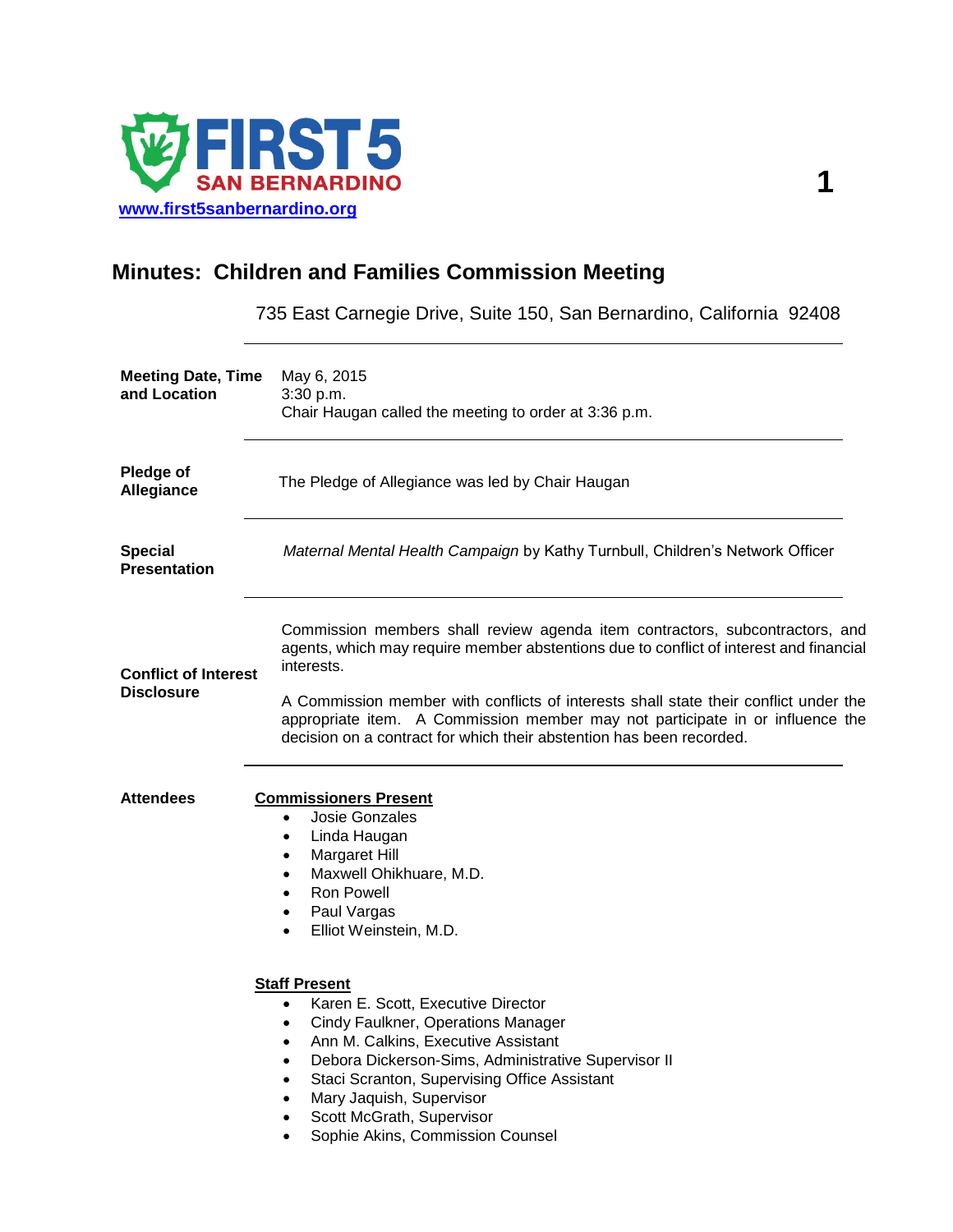- Bobbi Albano, Staff Analyst II
- Amanda Ferguson, Staff Analyst II
- Ruth Ann Martinez, Staff Analyst II
- Chrystina Smith-Rasshan, Staff Analyst II
- Ronnie Thomas, Staff Analyst II
- LuCretia Dowdy, Office Assistant-Public Relations
- Leslie Fountain, Media Specialist II
- William Kariuki, Staff Analyst II
- Ronnie Thomas, Staff Analyst II

**Report – Karen E. Scott Executive Director**

#### **PROGRAM/BUDGET WORKSHOP**

**Monday, May 11, 2015 from 10:00 am to 4:00 p.m.**

# **NEW EXECUTIVE DIRECTOR FOR FIRST 5 RIVERSIDE**

First 5 Riverside has announced their new Executive Director as Tammi Graham. She came from County of San Bernardino Department of Public Health most recently serving as a Deputy Chief overseeing clinic operations. Ms. Graham takes the reins effective May 18th.

# **ANNUAL AUDIT FOR FISCAL YEAR ENDING JUNE 2014**

Commission received a letter from the California State Controller that the review of our audit is completed and we successfully met the reporting standards for CFC entities as prescribed in the CA Health and Safety Code.

# **QRIS STRATEGIC PLANNING UPDATE**

Work began with VIVA Consultant and County stakeholders. Refer to pages 1 and 4 of the ED Report.

### **HELP ME GROW**

Our designation as an Affiliate with the National Center is on page 3 of the ED Report.

### **TOBACCO TAX INCREASE INITIATIVES MOVING AHEAD**

The *Save CA Lives Coalition* stated Monday they will begin circulating petitions to put an initiative on the November 2016 ballot to hike the levy on cigarettes. The *Save Lives California Coalition* is comprised of the American Heart Association, American Lung Association, American Cancer Society, California Medical Association, SEIU California, California Dental Association, Tobacco Free Kids and Health Access California.

The group is working with two versions. Both versions cap the administrative costs at 1% and include backfill for Proposition 10 and Proposition 99. The difference in the two versions is that one includes e-cigarettes and one does not. The one version would extend the tax to include electronic cigarettes if the state follows through with a current proposal to label them as tobacco products.

Like the legislation, the initiatives would raise the tobacco tax by \$2 per pack of cigarettes to raise \$1.5 billion annually for smoking prevention and smoking-related medical costs now borne by taxpayers through Medi-Cal.

#### **AB 1161 - A PRIVATELY FUNDED PILOT PROGRAM FOR PRESCHOOL THAT ENABLES TAX CREDITS** *Co-authored by Assemblymember Marc Steinorth*

This bill would authorize the Department of Education, as part of a pilot program, to accept monetary contributions made to the California Preschool Investment Fund which this bill would create for purposes of preschool education.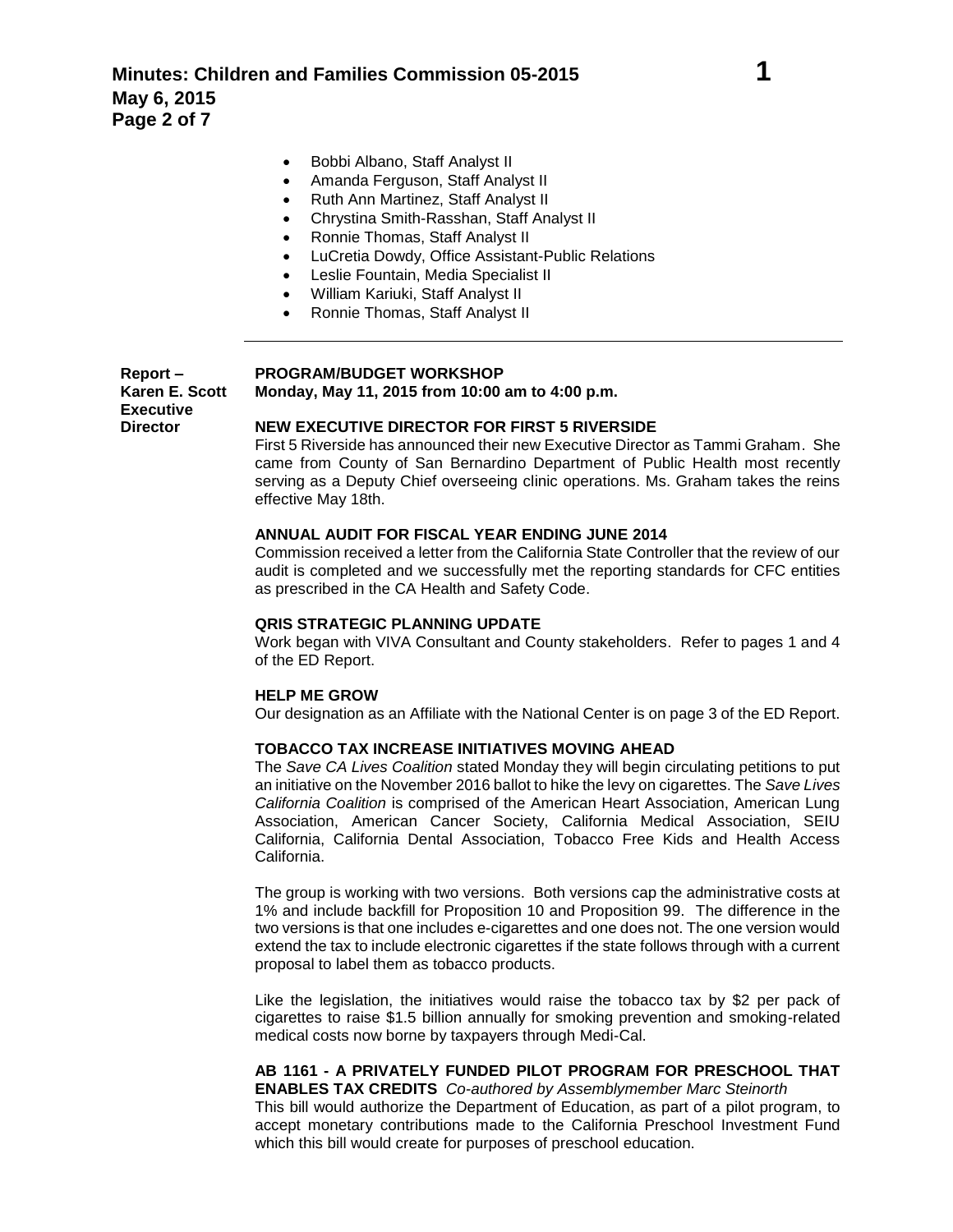This bill would allow a credit equal to 40% of the amount contributed by the taxpayer during the taxable year to the California Preschool Investment Fund, with the aggregate amount limited to not exceed \$250,000,000 for personal income and corporation tax.

of the 5 participating counties that would be selected for the pilot.

This sounds like a "win-win" for business and community in San Bernardino County. Relying on the proof from research about the benefits of early childhood education, businesses investing in preschool would not only receive the tax breaks, they would also help ensure that our future workforce is ready and able.

# **FIRST 5 STATE COMMISSION MEETING**

This meeting was held on April 23, 2015. George Halvorson, Commission Chair, spoke on the power of the First 5 work and that we need to get this right! He stated, "Brain science is changing our paradigm. We need to make sure everyone understands that exercising brains in the first years of life children are stronger for their entire lives."

Commissioner Halvorson also highlighted the commitment from the Superintendent of Schools Torlakson and Secretary Diana Dooley to work with First 5 California to help ensure that 100% of all mothers in California understand that they can make a difference in their children's development.

The Commissioners discussed the role they would take on tobacco bills – both those focused on regulation and taxation.

The commission will take active positions on bills that

1) Decrease consumption and

2) Are supported by other tobacco cessation groups

The Commission then had a more extended discussion on how to engage on ecigarettes and marijuana legislation.

In general, Commissioners were careful to articulate that their engagement on ecigarettes would include consideration of growing research on the health effects of ecigarettes. However, Commissioners indicated interest in understanding how changing regulation of e-cigarettes might open the door to increased taxation of ecigarettes, and inclusion of e-cigarettes within other tobacco tax proposals. The Commissioners agreed to stay neutral on marijuana legalization at this time.

**Changes to the Agenda**

Ann Calkins, Commission Secretary, announced the following changes:

Agenda Item 3 relating to the Family and Community Support contracts, Item I ("eye") St. Joseph Health-St. Mary, Contract FS073 will be continued to June's Commission Meeting.

The Presenter for Agenda Item 3 will be Scott McGrath, Supervisor in place of Ronnie Thomas, Staff Analyst.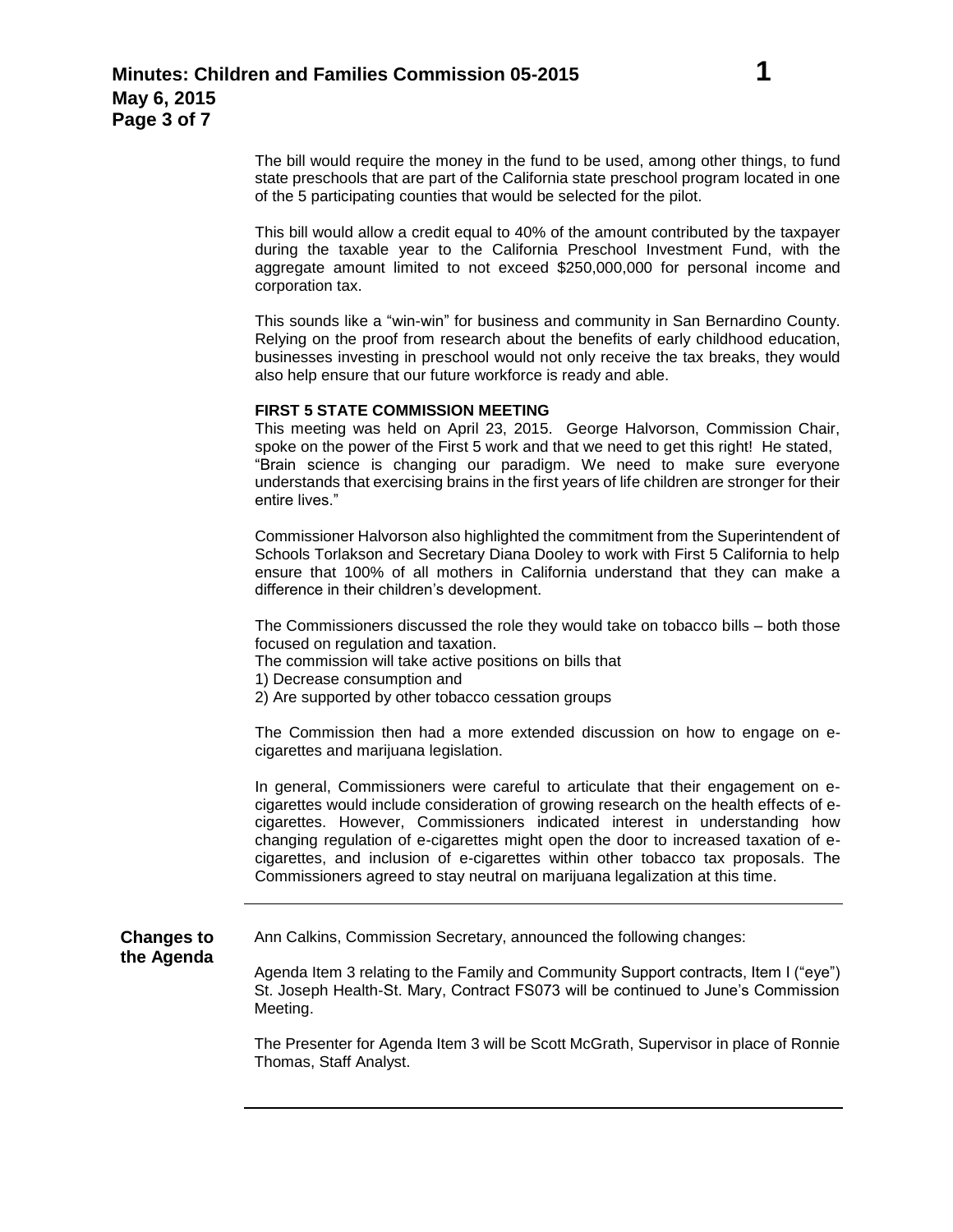**Consent** A motion was made by Commissioner Gonzales and seconded by Commissioner Hill to approve the Consent Item. Without further comment or objection, motion carried by unanimous vote.

| Item No. | <b>CONSENT</b>                                                                                                    |
|----------|-------------------------------------------------------------------------------------------------------------------|
|          | Approve minutes of April 1, 2015 Commission Meeting<br>(Presenter: Ann M. Calkins, Executive Assistant, 252-4252) |

| Item No.       | <b>DISCUSSION</b>                                                                                                        |
|----------------|--------------------------------------------------------------------------------------------------------------------------|
|                | Approve Amendment A2 to Contract EC010 for San Bernardino City Unified School                                            |
|                | District in the amount of \$692,653 for Fiscal Year 2015-2016.                                                           |
|                | (Continued from April 1, 2015 Commission Meeting)                                                                        |
|                | (Presenter: Chrystina Smith-Rasshan, Staff Analyst II, 252-4267)                                                         |
|                |                                                                                                                          |
| $\overline{2}$ | Commissioner Hill abstained due to her position as a member of the San Bernardino<br>City Unified School District Board. |
|                | A motion was made by Commissioner Weinstein and seconded by Commissioner                                                 |
|                | Ohikhuare to approve Agenda Item 3. With Commissioner Hill's abstention noted                                            |
|                | and without further comment or objection, motion carried by unanimous vote.                                              |
|                | Approve the Family and Community Support Partnerships (FCSP) - Family Support                                            |
|                | Services (FSS) Contracts for FY 2015-2018, in the total amount of \$11,720,413 for                                       |
|                | Fiscal Years 2015-2018 with the following:                                                                               |
|                | A. Bear Valley Community Hospital District, Contract FS066, in the total                                                 |
|                | amount of \$798,481                                                                                                      |
|                | B. Building a Generation, Contract FS065, in the total amount of \$849,949                                               |
|                | C. Chino Valley Unified School District, Contract FS067, in the total amount of                                          |
|                | \$684,432                                                                                                                |
|                | D. El Sol Neighborhood Education Center, Contract FS068, in the total amount                                             |
|                | of \$1,360,004                                                                                                           |
|                | E. Family Service Association, Contract FS069, in the total amount of<br>\$1,498,307                                     |
|                | F. Moses House Ministries, Contract FS070, in the total amount of \$1,290,806                                            |
|                | G. Parents Anonymous, Contract FS071, in the total amount of \$1,267,122                                                 |
| 3              | H. Reach Out, Contract FS072, in the total amount of \$1,519,293                                                         |
|                | St. Joseph Health-St. Mary, Contract FS073, in the total amount of<br>L.                                                 |
|                | \$908,869 Continued to June Commission Meeting                                                                           |
|                | J. Walden Family Services, Contract FS074, in the total amount of \$1,087,299                                            |
|                | K. West Care Arizona, Inc., Contract FS075, in the total amount of \$455,581                                             |
|                | (Presenter: Scott McGrath, Supervisor, 252-4259)                                                                         |
|                |                                                                                                                          |
|                | <b>Discussion</b>                                                                                                        |
|                | None                                                                                                                     |
|                | <b>Public Comment</b>                                                                                                    |
|                | None                                                                                                                     |
|                |                                                                                                                          |
|                | A motion was made by Commissioner Hill and seconded by Commissioner Vargas                                               |
|                | to approve Agenda Item 3. Without further comment or objection, motion carried by                                        |
|                | unanimous vote.                                                                                                          |
| 4              | Approve Contract SI021 with Children's Fund in the total amount of \$791,700 for                                         |
|                | Fiscal Years 2015-2018 to provide services to San Bernardino County children                                             |
|                | through the Children's Assessment Center.                                                                                |
|                | (Presenter: Bobbi Albano, Staff Analyst II, 252-4266)                                                                    |
|                |                                                                                                                          |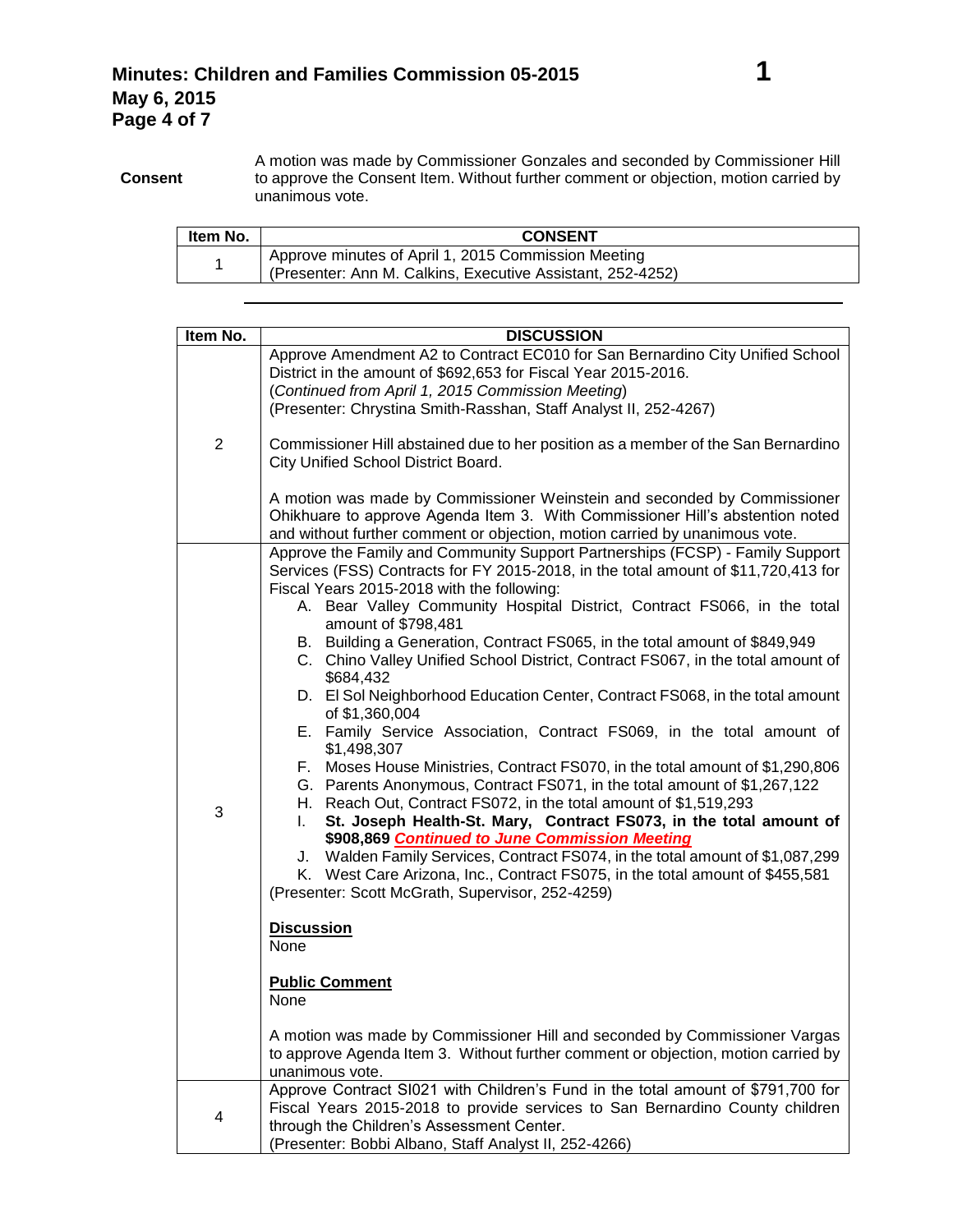| <b>Discussion</b><br>Commissioner Gonzales asked if the Commission had previously funded Children's<br>Fund. Ms. Scott answered yes. Commissioner Gonzales asked if this item was an<br>increase to the contract. Ms. Albano answered yes. Commissioner Gonzales asked<br>based on how much have we funded in the past, where are we relative to the number<br>of increased cases? Karen Scott answered that as far as what's changed the<br>County's position is that every child that goes into custody will now be seen by the<br>Children's Assessment Center, which has tremendously increased their workload.                                                                                                                                         |
|-------------------------------------------------------------------------------------------------------------------------------------------------------------------------------------------------------------------------------------------------------------------------------------------------------------------------------------------------------------------------------------------------------------------------------------------------------------------------------------------------------------------------------------------------------------------------------------------------------------------------------------------------------------------------------------------------------------------------------------------------------------|
| <b>Public Comment</b><br>Dr. Amy Young, Children's Assessment Center stated that, in the past, the center<br>did not see large numbers of children. The center has a strong partnership with the<br>Sheriff's Department and Children and Family Services. An increase of children<br>seen at the center began about three years ago. With the new building and more<br>exposure in the community, there are a lot more children being referred to the center.<br>A recent policy change from Children and Family Services states that any child with<br>suspicious injuries under five years of age be seen at the assessment center even<br>before the case is closed.                                                                                    |
| In the first three months of 2015, Dr. Young stated the center saw an increase of<br>150 more children receiving services than the prior year. That number doesn't<br>include the children seen at Loma Linda Children's Hospital. Dr. Young sees babies<br>in the NICU who may be drug exposed and post-partum depression issues. In cases<br>that are egregious and the child is sick enough to be hospitalized, those children are<br>usually under the age of five years.                                                                                                                                                                                                                                                                               |
| Commissioner Gonzales asked Dr. Young to keep the Commission apprised in case<br>there is a need for additional support from the Commission so that possible<br>discussion may occur.                                                                                                                                                                                                                                                                                                                                                                                                                                                                                                                                                                       |
| Dr. Young stated statistics are published for the governing board meeting every<br>quarter which could be presented to the Commission. Being that she is at Loma<br>Linda Children's Hospital, Dr. Young stated she is normally unaware of other<br>programs in the County, for instance, SART, and most of the children she sees end<br>up going to SART for therapy and services. Dr. Young stated her staff do not<br>communicate to SART personnel as to what the child has suffered and suggested<br>that perhaps her staff could be of more assistance to SART in order to help guide<br>the child's care. This is something she would like to do; to get more involved in a<br>larger multi-disciplinary team.                                       |
| Commissioner Powell asked if the assessment center received referrals from the<br>entire County or only from the Inland Empire. Dr. Young answered from the entire<br>County. Commissioner Powell asked if children referred from the desert region were<br>transported to the center. Dr. Young answered yes. She stated her office is<br>currently in the works of a regional assessment station to be located in the high<br>desert. Currently, there are challenges because her team is small; there are only<br>three board-certified child abuse doctors who cover the entire Inland Empire.<br>Because of this, the delivery of medical services has been kept to only one location.<br>That wouldn't have to be the case for forensic interviewing. |
| Commissioner Powell asked if children under the age of five who are removed from<br>drug endangered environments are referred to the assessment center. Or is the<br>center only zeroing in on allegations of abuse?                                                                                                                                                                                                                                                                                                                                                                                                                                                                                                                                        |
| Dr. Young answered that, historically, advocacy centers only dealt with sexual abuse<br>cases. Due to the McMartin Preschool case in the 1980's, the centers at that time                                                                                                                                                                                                                                                                                                                                                                                                                                                                                                                                                                                   |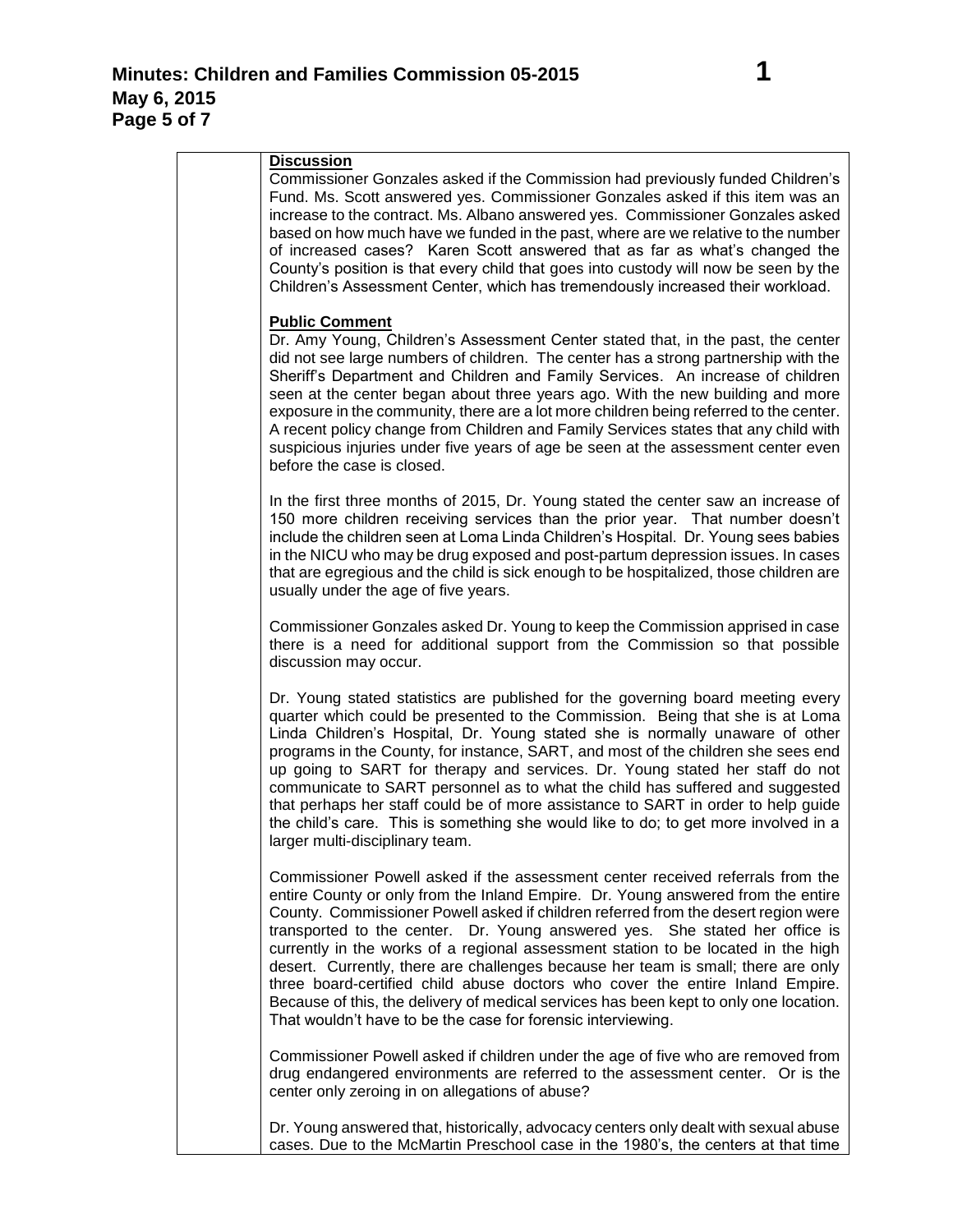|                | were designed to respond to sexual abuse so that there was one location for a<br>forensically sound interview. As time went on, it was determined that medical                                                                                                                                                                                                                                                              |
|----------------|-----------------------------------------------------------------------------------------------------------------------------------------------------------------------------------------------------------------------------------------------------------------------------------------------------------------------------------------------------------------------------------------------------------------------------|
|                | services from a trained specialist were needed. In some advocacy centers, medical                                                                                                                                                                                                                                                                                                                                           |
|                | is co-located with the forensic interview. Currently, the cases run about 50 percent                                                                                                                                                                                                                                                                                                                                        |
|                | physical abuse and 50 percent sexual abuse.                                                                                                                                                                                                                                                                                                                                                                                 |
|                | Nancy Wolfe, Children's Assessment Center Manager also commented that a<br>research finding recently published regarding child advocacy centers stated that if<br>children are sent to a forensic interview for a forensic medical exam more<br>information will be revealed about the abuse of a child and child protection and<br>prosecution efforts will be more fruitful. This is in part due to the County's efforts. |
|                | A motion was made by Commissioner Weinstein and seconded by Commissioner<br>Gonzales to approve Agenda Item 4. Without further comment or objection, motion<br>carried by unanimous vote.                                                                                                                                                                                                                                   |
|                | Approve Amendment A1 to Contract IC022 with Persimmony International Inc., for                                                                                                                                                                                                                                                                                                                                              |
|                | two years in the amount of \$155,390, for a cumulative total amount of \$921,919 for                                                                                                                                                                                                                                                                                                                                        |
|                | Fiscal Years 2012 - 2017 to provide a web-based data system.<br>(Presenter: Scott McGrath, Supervisor, 252-4259)                                                                                                                                                                                                                                                                                                            |
|                |                                                                                                                                                                                                                                                                                                                                                                                                                             |
|                | <b>Discussion</b>                                                                                                                                                                                                                                                                                                                                                                                                           |
| 5              | None                                                                                                                                                                                                                                                                                                                                                                                                                        |
|                | <b>Public Comment</b><br>None                                                                                                                                                                                                                                                                                                                                                                                               |
|                | A motion was made by Commissioner Gonzales and seconded by Commissioner                                                                                                                                                                                                                                                                                                                                                     |
|                | Ohikhuare to approve Agenda Item 5. Without further comment or objection, motion                                                                                                                                                                                                                                                                                                                                            |
|                | carried by unanimous vote.                                                                                                                                                                                                                                                                                                                                                                                                  |
|                | Approve CFC SB Policy 15-02 to establish the First 5 San Bernardino policy for<br>capitalizing, safeguarding, and depreciating capital assets.<br>(Presenter: Debora Dickerson, Administrative Supervisor II, 252-4269)                                                                                                                                                                                                     |
|                | <b>Discussion</b>                                                                                                                                                                                                                                                                                                                                                                                                           |
|                | <b>None</b>                                                                                                                                                                                                                                                                                                                                                                                                                 |
| 6              |                                                                                                                                                                                                                                                                                                                                                                                                                             |
|                | <b>Public Comment</b><br>None                                                                                                                                                                                                                                                                                                                                                                                               |
|                | A motion was made by Commissioner Hill and seconded by Commissioner Vargas                                                                                                                                                                                                                                                                                                                                                  |
|                | to approve Agenda Item 6. Without further comment or objection, motion carried by                                                                                                                                                                                                                                                                                                                                           |
| Item No.       | unanimous vote.<br><b>INFORMATION</b>                                                                                                                                                                                                                                                                                                                                                                                       |
|                | Receive Information regarding "Potter the Otter Day" Video Contest.                                                                                                                                                                                                                                                                                                                                                         |
| $\overline{7}$ | (Presenter: Leslie Fountain, Media Specialist II, 252-4283)                                                                                                                                                                                                                                                                                                                                                                 |

**Public Comment** Gary Madden and Maritza Pelayo, 2-1-1; Dr. Amy Young, Children's Assessment<br>Center